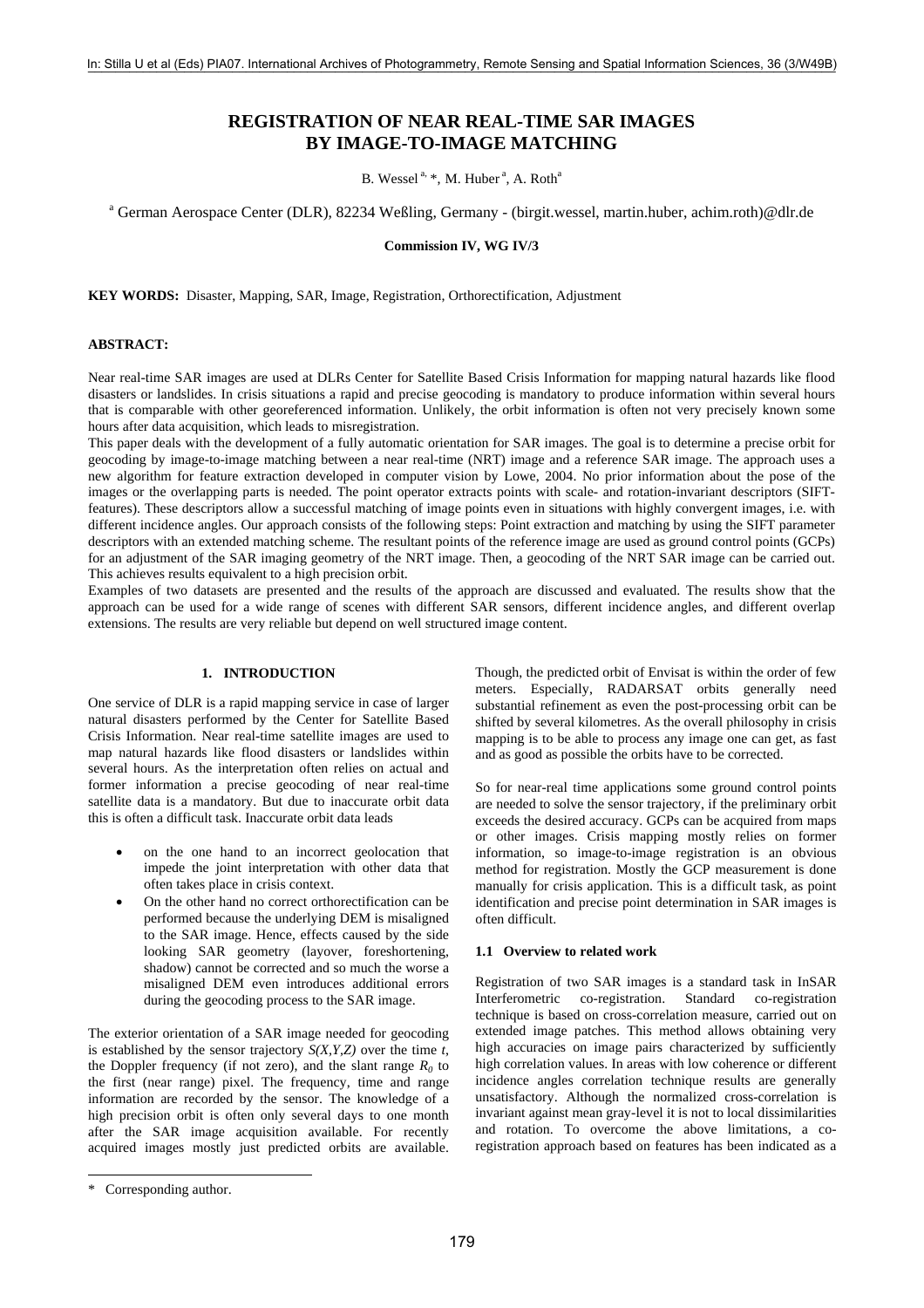potential solution. The idea consists of exploiting the response of isolated and bright points to find the image local shifts by estimating their precise position in small patches. Crosscorrelation over such small patches provides accurate position estimates (Adam et al., 2003).

The registration approaches for different SAR images like different viewing geometry or different sensors is a difficult topic and currently an ongoing research. An approach quite similar to ours is suggested by Auquière et al., 1998. They perform a simple transformation, i.e. a (2D-)shift, applied to the PRI images. Läbe and Förstner, 2006 used the SIFT operator (Lowe, 2004) for an automatic orientation of aerial images, which is even for optical images still a topic of research.

The development of a mostly automatic procedure for precise geocoding of near real-time satellite SAR images is on our focus in this paper. In the first part of the paper we explain an automatic approach for the generation of ground control points (GCPs) for precise orbit determination. It is based on image-toimage matching with a new developed feature extraction algorithm from computer vision (Lowe, 2004). After GCPs are found a least squares adjustment of the orbit parameters is performed. In the second part of the paper we present some results for this registration method and show in detail the found matches.

## **2. DESIGN OF A PROCEDURE FOR AUTOMATIC GEOCODING BASED ON IMAGE-TO-IMAGE REGISTRATION**

We design a registration strategy based on image-to-image registration between a near real-time image and a former SAR image with a post-processing orbit to get precise orbit information. The registration strategy is as follows:

- Getting an archive SAR product with a high-precision orbit, preferred in slant range, e.g. Envisat ASAR
- Getting a near real-time satellite image, e.g. from RADARSAT or Envisat ASAR.
- Extraction of sub-pixel precise interest points in both slant range images with Lowe's SIFT keypoint operator.
- Matching of the keypoints from both images.
- Calculation of the exact 3-D position of the matched keypoints from the high-precision orbit image and a DEM to get GCP's.
- Least squares adjustment of the imprecise orbit by means of the GCPs, including blunder elimination of incorrect matches.
- Final geocoding of the near real-time image on the basis of the refined orbit parameters.

Figure 1. gives an overview of the procedure. In the following the individual steps are discussed in detail.

## **2.1 Input data**

Main inputs for the procedure are one geocoded reference image and one near real-time sensed image to be rectified. Here, we focus on registering SAR images. The matching can be performed on geocoded as well as on slant range images. To assure a maximum of similarity, the matching takes place on two slant range images to neglect possible errors. Additionally , required for geocoding is a digital elevation model (DEM) and orbital information. The resolution of the DEM should be in the same order as the aimed image resolution. The orbit

information should be high-precision for the reference image and should be known by approximation for the sensed image.



Figure 1. Procedure for automatic geocoding with image-toimage registration. The individual steps are discussed in Sect. 2.

#### **2.2 Feature extraction**

Generally, significant features are extracted from images to perform a feature matching. Most sophisticated point operators from optical images like the Harris or Förstner operator are not that successful on SAR data, because of the speckle effect.

Therefore, for tie-point extraction we chose a newly developed keypoint extractor from Lowe, which was developed for optical images but because of its multi-scale approach it seems especially suitable for SAR data. The computational efficiency and robustness support our task of a fast near real-time geocoding in the same way.

The Lowe keypoint detector (Lowe, 2004) is based on a multiscale approach and finds scale-independent point features, which are additionally extremely invariant to rotation and affine transformations. Therefore, it can cope with different incidence angles. Samples of found features are presented in Figure 4 and Figure 8.

#### **2.3 Feature matching**

For matching of two extracted point data sets no further assumptions about the orientation are made. The matching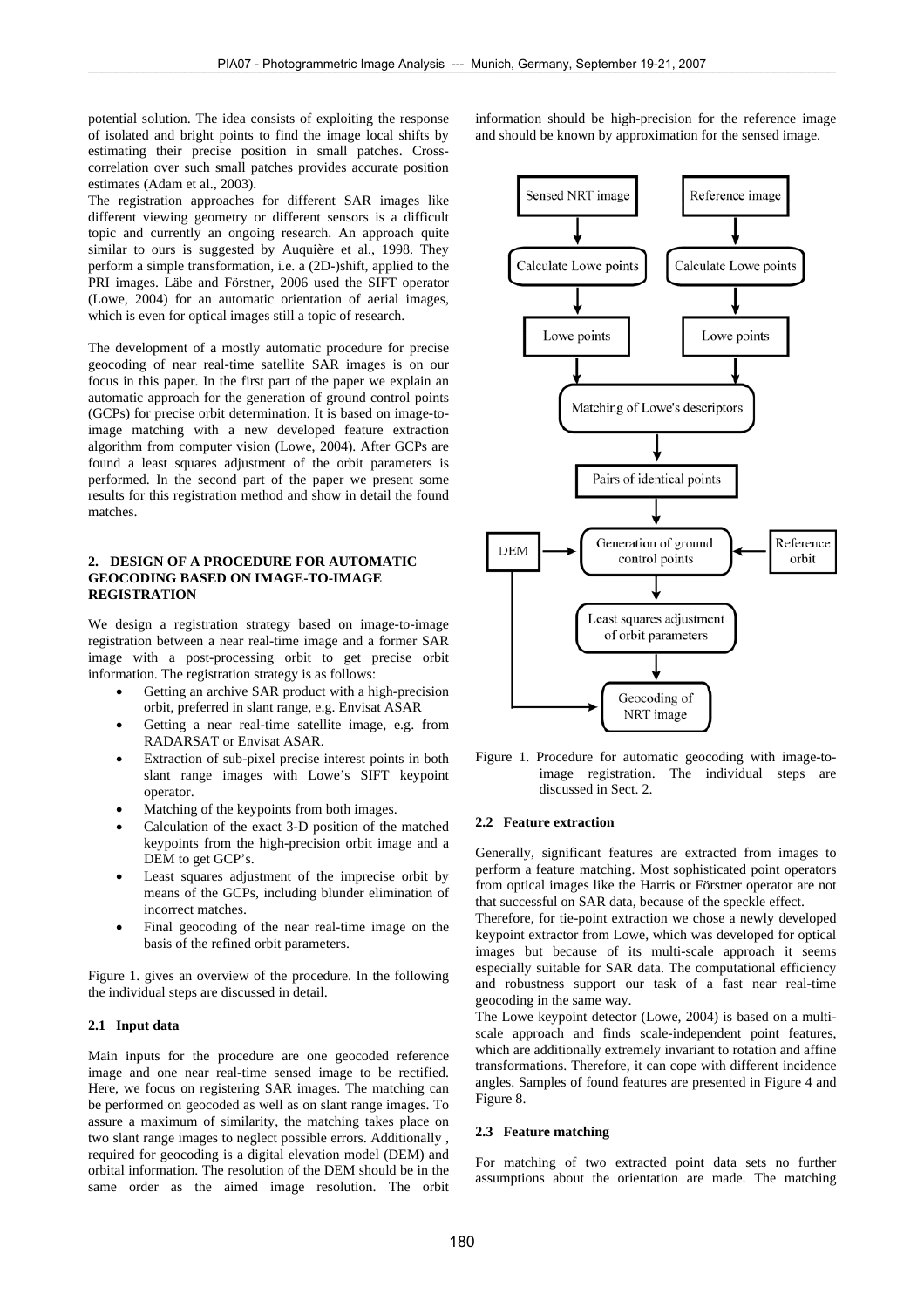relies on a vectorial description for each point (Lowe, 2004) and is performed by calculating the Euclidian distance between the vectors. The shorter the distance is, the more likely a homologous point pair is present. The use of that kind of vectorial point description instead of image patches and image correlation allows a very computational efficient and fast matching.

Some additional restrictions are introduced, because incorrect orbit parameters cause mainly shifts in and across the flight direction. So the search space was restricted to a certain distance and to a certain connection angle between a homologous point pair.

#### **2.4 Generation of GCPs**

The matched feature points have to be transformed into control information by the geometry of the reference image. Input to this transformation is the pixel coordinates resp. slant range coordinates of the homologous points of the reference image, for which typically a high-precision orbit is available. The individual points of the reference image can be geocoded with the help of a DEM and we get 3D-ground control coordinates (= object coordinates) of the corresponding points. These can be used as ground control points for adjusting the orbit parameters.

#### **2.5 Least squares adjustment of orbit parameters**

The next step is an adjustment for determining the near realtime orbit with the help of GCPs. A classical least squares adjustment is performed to estimate the unknown orbit parameters.

The position of the sensor depends on the time. It can be approximated locally with high accuracy by an orbit polynomial, which is derived from annotated sensor positions (state vectors). The functional model is described in the following.

**Functional model for orbit determination:** The equations used for the adjustment are the same used for geocoding. To be demanded are the parameters of the orbit polynomial that is approximated by a polynomial of forth degree

$$
S(i) = \vec{a}_0 + \vec{a}_1 i + \vec{a}_2 i^2 + \vec{a}_2 i^3 + \vec{a}_2 i^4
$$
 (1)

with  $S = [X_s, Y_s, Z_s] =$  coordinates of the sensor  $i =$  azimuth/time

The Doppler and range equations give the relation between ground and image coordinates in a SAR image (see Figure 2 or Roth et al., 1993):

$$
F_1(i, j) = f_{DC} - \frac{2(\vec{P} - \vec{S})(\vec{P}' - \vec{S}')}{\lambda |\vec{P} - \vec{S}|}
$$
  

$$
\vec{R} = ||\vec{P} - \vec{S}||
$$
 (2)

$$
F_2(i, j) = R_0 + m_r j - |\vec{P} - \vec{S}|
$$
...(3)

where   
i, j = image coordinates (i: azimuth/time; j: range)  

$$
\vec{P} = [X, Y, Z] = coordinates of mapped pixels on
$$

 earth ellipsoid *R* = slant range vector between sensor *S* and earth location *P*  $\vec{P}$ ,  $\vec{S}$  = velocity of *P* resp. *S*  $\lambda$  = radar wavelength  $f_{DC}$  = Doppler frequency shift  $R_0$  = slant range to first image row  $m_R$  = pixel spacing

As the orbit is only approximately known for real-time applications the adjustment solves iteratively the radar equations (Eqs. 2 and 3) by adjusting the orbit polynomial until the range and Doppler equations are simultaneously fulfilled. The adjustment contains a blunder elimination that eliminates those GCPs from the calculation that derivation is significant greater than the standard deviation of the iteration result. When the iteration result is found the adjusted orbit can be used for geocoding.



Figure 2. Functional sensor model of the SAR acquisition.

#### **2.6 Geocoding of near-real time image**

The last step of the procedure is to geocode the sensed NRT SAR image with the help of the adjusted orbit parameters. For geocoding the indirect rectification method is used. For each output pixel, which defines a co-ordinate triple (easting, northing, height) in the output map projection, the corresponding azimuth and range positions in the input image are determined. The Equations (1) to (3) are used for this step. The geocoding can be performed by means of interpolative or rigorous approach, respectively (Huber et al., 2004, Roth et al., 1994).

Note, that with the described method for image-to-image registration no previously known GCPs or manual measured GCPs are necessary.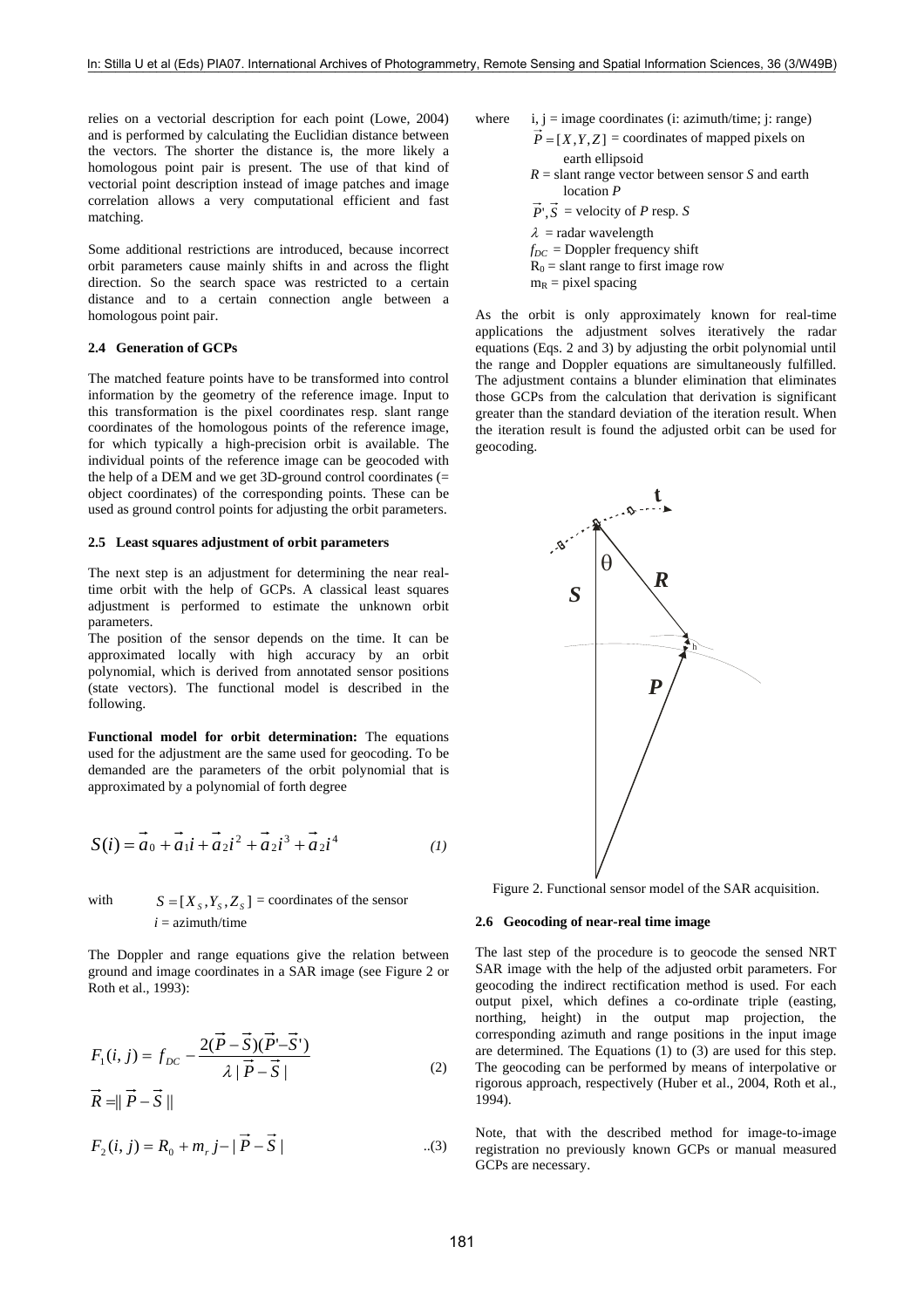## **3. EXAMPLES FOR NEAR REAL-TIME GEOCODING**

The procedure has been applied to various SAR data sets as well as to aerial optical images. The tests presented here stem from a high-resolution aerial SAR data set and from a real crisis data set in Lebanon. The tests are carried out with a demonstration version of the Lowe keypoint extractor ([http://www.cs.ubc.ca/~lowe/keypoints/](http://www.cs.ubc.ca/%7Elowe/keypoints/)). This version is restricted to images with a maximum image height or width of 1800 pixel. Therefore, we reduced the SAR images by a factor of eight instead of using the original image sizes. But as the points are extracted sub-pixel precise the loss of accuracy was smaller than expected. Also image reduction corresponds to a filtering and therefore reduces the speckle.

#### **3.1 Matching of multi-temporal images**

The first test site is based on two E-SAR images. The images were acquired in August 2002 and March 2003 and show the DLR in Oberpfaffenhofen, Germany. Both are acquired with almost the same incidence angles and overlap 100 %, though the reference image covers a larger scene. For the near real-time approach it is assumed that a high-precision orbit is only available for the first image. The extraction of Lowe points is done in slant range geometry. The resolution is reduced by a factor of eight that corresponds to a multilooking of eight pixels and a pixel spacing of about 8 m.

Figure 3 shows a closer view on some matched keypoints to demonstrate which kind of points are extracted and matched. The found corresponding points are mainly brighter or darker than its surroundings. Points 1 and 2 in Figure 3 are at the border of a darker to a brighter image region. Point 3 in Figure 3 is a round dark feature. As the extractor works in multiple scales all points are singular at a specific scale. One can note that by the bright keypoint 4, obviously it has significance in a smaller image scale.

The total number of extracted keypoints is above 1.000 for each image. The number of matched points is 75. Remarkable is the reliability of the matches. Nearly all found matches are correct. Only one mis-match is present (Figure 5). In Figure 5 the 75 matched keypoints are overlaid on the two images. Each keypoint pair is connected by a line. Correct matches are characterized by parallel lines. The amount of 75 was sufficient to solve the Eqs 1, 2, and 3 and to adjust the orbit of the second E-SAR image. The result of geocoding with the adjusted orbit is shown in Figure 4. Its accuracy is within half a pixel (0.5 m). Though, the keypoint extraction took place on 8 m pixel. This [emphasizes](http://dict.leo.org/ende?lp=ende&p=/gQPU.&search=emphasize) the subpixel capability of the Lowe operator.

## **3.2 Matching of images with different incidence angle and from different sensors**

The second test site is located in Lebanon and stem from a real crisis charter call to detect the oil spill in August 2006. The terrain is hilly to mountainous (see Figure 6). For this test site ENVISAT and RADARSAT images are available. This test site is more difficult than the previous since the images

- are from different sensors.
- have different incidence angles (22° ENVISAT resp.
- the overlap is about 50% but without the water areas just 25 %. Though, the dimensions of the found features are different, the

Nevertheless, 6 matches were found. Figure 8 shows in detail the found matching partners between the Envisat and the Radarsat image.



Figure 3. Left the new "near real-time" E-SAR image right reference image



 $45^\circ$  - RADARSAT), and Figure 4. Geocoded E-SAR image by an adjusted orbit based on image to image registration

detection of features darker or brighter than its surrounding is equal to the behaviour of the high-resolution keypoints.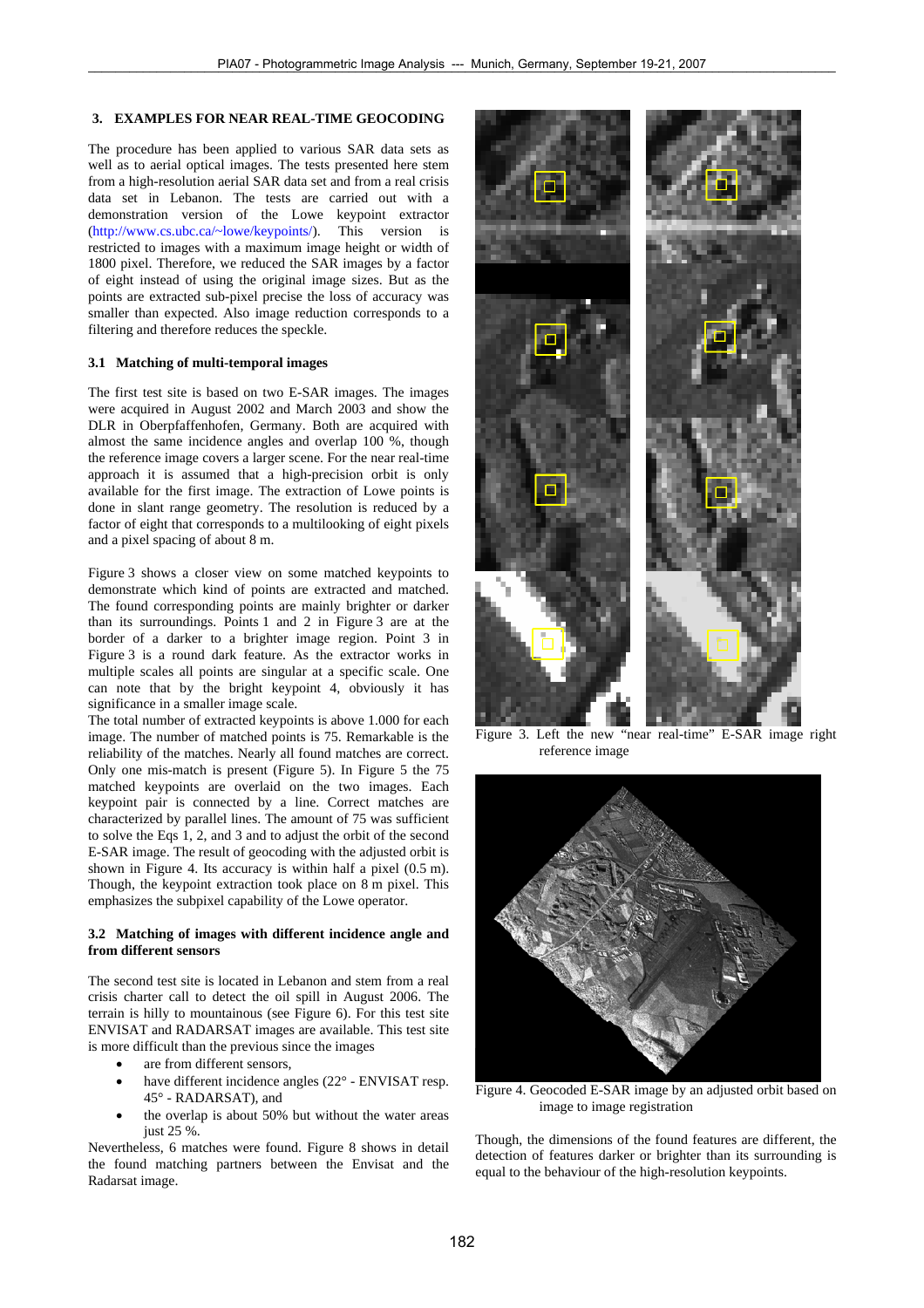

Figure 5. Results of matched SIFT keypoints on two E-SAR scenes in slant range geometry. The white lines connect two matched keypoints with each other: on the left the new "near real-time" E-SAR image on the right the reference image. 75 Matches were found.



Figure 6. Lebanon test site results of matched SIFT keypoints between an ENVISAT scene (left) and a RADARSAT scenes (right) in slant range geometry. The yellow lines connect two matched keypoints with each other. 6 Matches were found.

But for reliable orbit determination a larger amount of GCP's would be necessary. At least more than 9 points are needed for orbit determination. As this wasn't possible in the test scence, no adjustment of SAR geometry was possible.

But such a limited number of points still can be used for a coarse image registration. The concept of a two-stage registration is fairly spread in optical image registration. At a reduced resolution some good points for a coarse registration are extracted and e.g. the coefficients of an affine transformation are calculated. Then, a fine matching takes place. Such a registration strategy, i.e. a two-stage registration, can be highly recommended for matching of SAR data. First of all, this technique is successfully used in optical data registration procedures. Secondly, it has the great advantage for SAR images that in very coarse resolution the speckle almost cancels out. And thirdly, for SAR data does a large amount of fine registration techniques from InSAR exist, which necessarily need good coarse registration. Figure 7. Digital elevation model of the Lebanon test site.